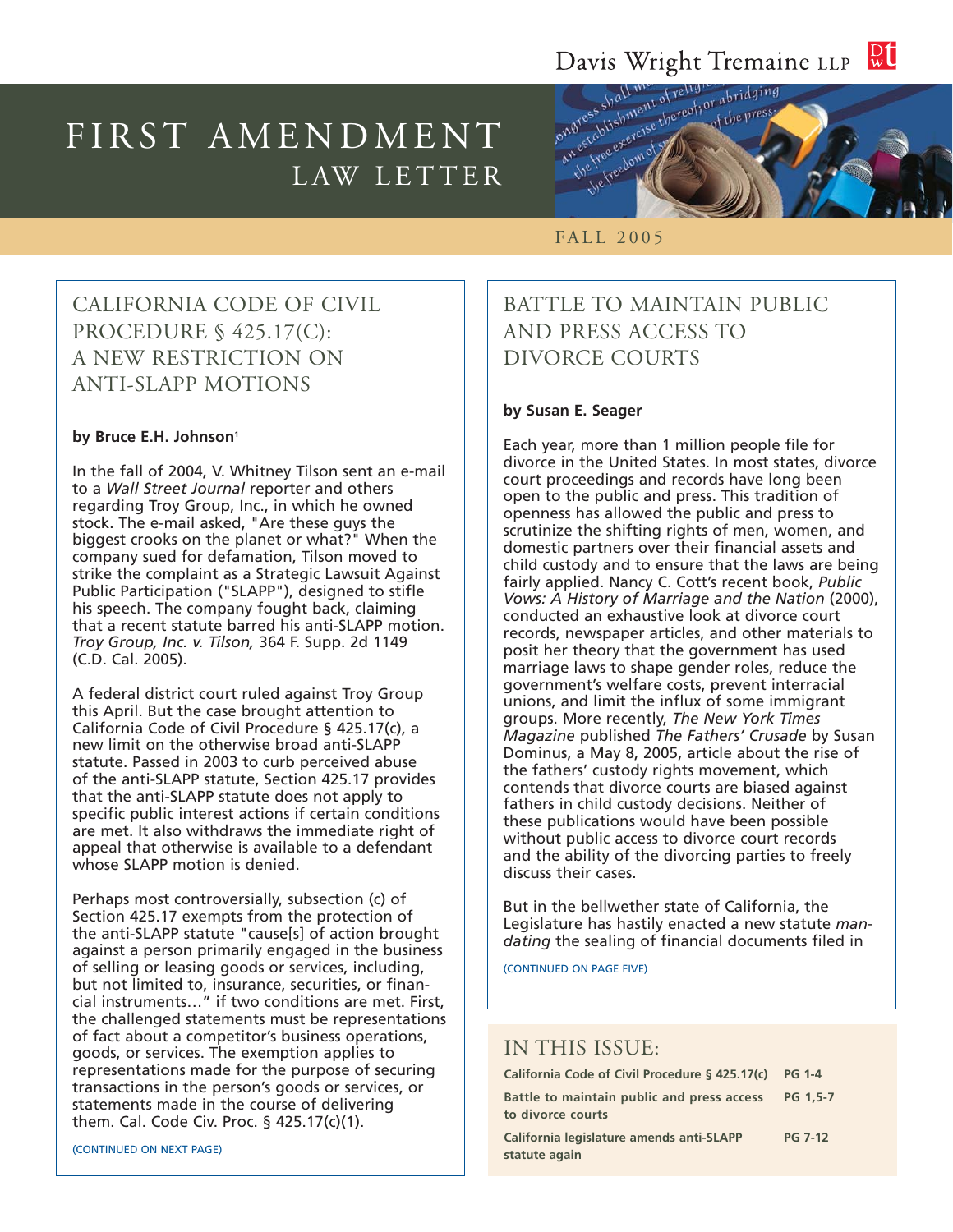# CALIFORNIA CODE OF CIVIL PROCEDURE

§ 425.17(C) *(CONTINUED FROM PREVIOUS PAGE)*

Second, the intended audience must be an actual or potential customer, or a person likely to repeat the statement to a customer. Alternatively, the statement can arise within the context of some regulatory proceedings. *Id.* § 425.17(c)(2).

Section 425.17(c) has not been extensively litigated. However, the section's legislative history points to a narrow interpretation of the new statute, and the few cases that have arisen reflect a desire to remain true to the legislative intent.

#### **Events leading to subsection (c)**

SLAPP suits are "brought to obtain an economic advantage over the defendant, not to vindicate a legally cognizable right of the plaintiff…. [T]hey are generally meritless suits brought by large private interests to deter common citizens from exercising their political or legal rights or to punish them for doing so." *Wilcox v. Superior Court,* 27 Cal. App. 4th 809 (1994), *disapproved on other grounds, Equilon Enterprises v. Consumer Cause, Inc.,* 29 Cal. 4th 53 (2002). Concerned about "a disturbing increase in lawsuits brought primarily to chill the valid exercise of the constitutional rights of freedom of speech and petition for the redress of grievances," the California Legislature enacted the anti-SLAPP statute, California Code of Civil Procedure § 425.16, in 1992.

The anti-SLAPP statute allows defendants to file a special motion to strike non-meritorious claims that arise from the defendant's exercise of free speech and petition rights. It operates in two stages. First, the defendant must make a threshold showing that the lawsuit is the result of protected conduct. *Equilon Enterprises,* 29 Cal. 4th at 67. The burden then shifts to the plaintiff to show a probability of prevailing on the claim. *Id.* If the plaintiff cannot do so, the suit is dismissed and the plaintiff is liable for the defendant's costs and attorney's fees. *Id.*

The statute has been invoked in hundreds of cases and has been praised by media and consumer groups. However, in the late 1990s, businesses increasingly used the statute in a way many characterized as abuse. The Consumer Attorneys of California argued that corporations were using non-meritorious SLAPP motions to stymie litigation against them. It told a legislative committee that "a simple pro bono public interest case that should be completed in six months with \$5,000 in expenses becomes a costly and financially risky ordeal when the anti-SLAPP law is misused." Report of Senate Judiciary Committee on Senate Bill No. 515, as amended May 1, 2003, pp. 4-5.

It added that "[t]he filing of the meritless SLAPP motion by the defendant, even if denied by the court, is instantly appealable, which allows the defendant to continue its unlawful practice for up to two years, the time of appeal." *Id.* The organization pointed to a rapid increase in the number of SLAPP motions filed, and to seminars like the Practising Law Institute's "Challenging a 17200 Claim as a SLAPP Suit." *Id.* at 7.

The legislative history of Section 425.17 reflects that the Legislature was influenced by the comments of Penelope Canan, co-author of the seminal research on SLAPP suits, who wrote, "How ironic and sad … corporations in California have now turned to using meritless anti-SLAPP motions as a litigation weapon. This turns the original intent of one of the country's most comprehensive and effective anti-SLAPP laws on its head." *Id.* at 6. She and others urged the Legislature to adopt limits on the types of defendants who could bring anti-SLAPP motions. "Wealthy corporate defendants, some with their own legal departments, simply do not suffer the chilling effect on their rights when faced with a lawsuit claiming, for example, false advertising or fraud or illegal business practices, that common citizens suffer when sued for speaking out," she argued. *Id.*

#### **Subsection (c) faced a wide range of opponents**

The first legislative attempt to limit anti-SLAPP motions was SB 789, introduced in 2001. Governor Gray Davis vetoed the bill, writing that "[t]he First Amendment right to free speech should be carefully guarded and the Court may be in the best position to ensure this right is protected by examining these claims on a case by case basis. Report of Senate Rules Committee on Senate Bill No. 515, as amended July 8, 2003, p. 6.

SB 515, which became Section 425.17, was introduced the next year. The bill faced opposition from groups as varied as the American Civil Liberties Union, the California Chamber of Commerce, and Novartis Pharmaceuticals Corporation. *Id.* at 7. Novartis feared the bill would close the only avenue available to protect itself from litigation based on its public positions. *Id.* at 8. The California Building Industry Association worried that it would eliminate the protection that the statute had offered from NIMBY (Not in My Back Yard) litigation. *Id.* The California First Amendment Coalition was concerned "that it creates novel issues and potential ambiguities and therefore new fodder for protracted appellate clarification." Report of Assembly Committee on Judiciary on Senate Bill No. 515, as amended June 27, 2003, p. 7.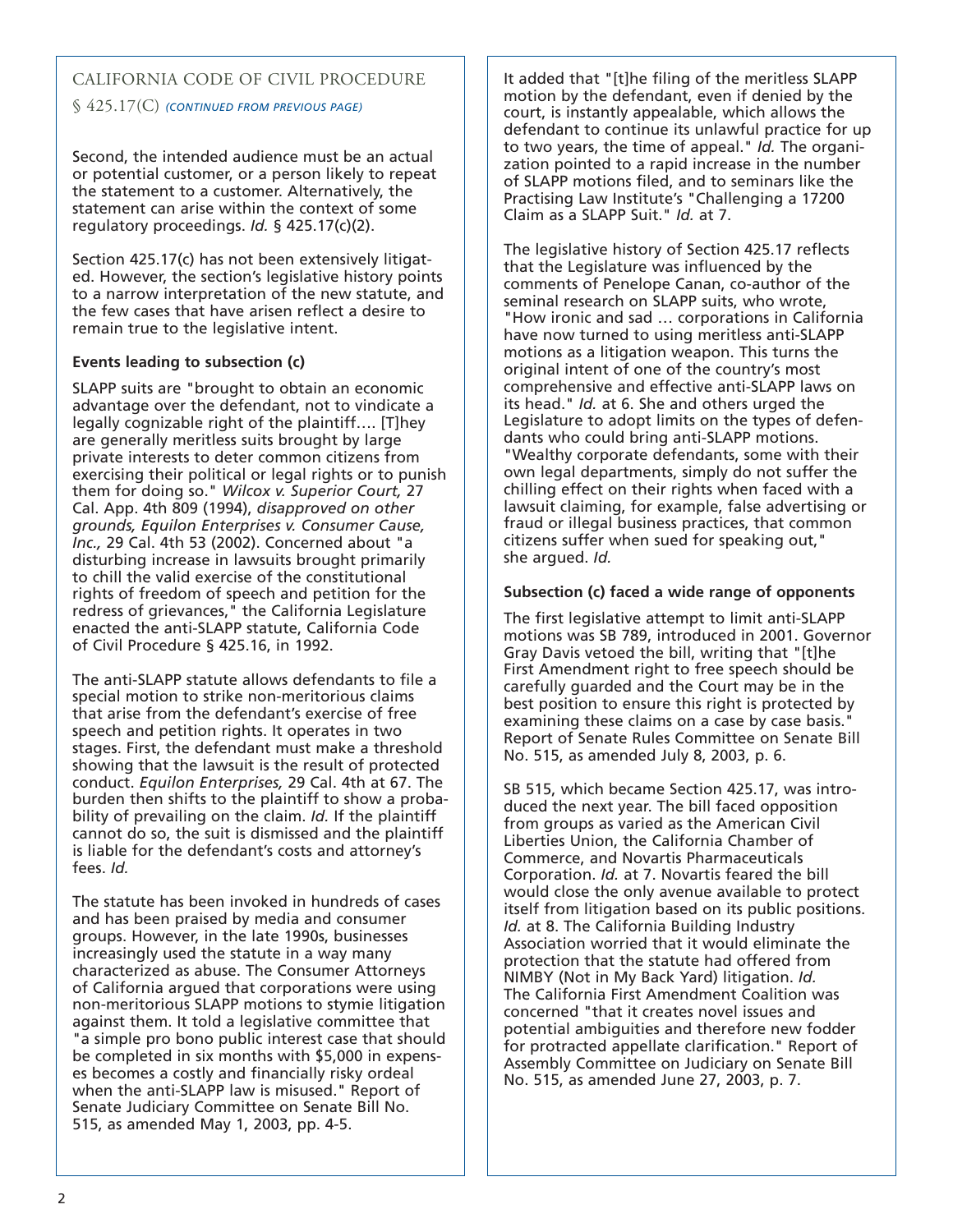In addition to these practical objections, some groups argued that SB 515, and particularly the portion that became Section 425.17(c), would unconstitutionally single out commercial speech for regulation. The Civil Justice Association of California said: "Senate Bill 515 attempts to enact a wholesale denial of the ability of an entire class of defendants [businesses selling or leasing goods or services] to protect themselves against a harassing lawsuit." *Id.* at 7. Despite these objections, the Legislature passed the Bill in August 2003.

#### **Courts consistently have rejected constitutional challenges to subsection (c)**

Opponents have challenged the statute's constitutionality but courts consistently have rejected these challenges. In *Brenton v. Metabolife Int'l, Inc.,* 116 Cal. App. 4th 679 (2004), defendant MII argued that Section 425.17(c) "cannot be applied to this or any other action because it is a regulation of or restriction on commercial speech that must satisfy the strict scrutiny standard of *Central Hudson Gas & Elec. v. Public Serv. Comm'n* 447 U.S. 557 (1980)." 116 Cal. App. 4th at 691-92.

The court rejected this constitutional challenge because Section 425.17(c) "does not purport to regulate, restrict, condition or penalize MII's ability as a speaker freely to engage in commercial speech; it merely regulates or restricts MII's ability as a litigant to seek dismissal of certain lawsuits at a particular stage of the litigation." *Id.* at 692. The court further noted that "we are unaware of any case law holding there is a constitutional imperative that a legislature must make procedural screening devices available to preempt those private lawsuits." *Id.*

Later courts have agreed that Section 425.17(c) is not an unconstitutional regulation of commercial speech. In one case, defendant U-Haul claimed that Section 425.17(c) violates equal protection guarantees under the state and federal Constitutions because it "selectively exempt[s] corporate defendants … from the protections afforded by the anti-SLAPP statute." *Metcalf v. U-Haul Int'l, Inc.,* 118 Cal. App. 4th 1261, 1266 (2004). That court also rebuffed the constitutional challenge, saying "Section 425.17 does not create impermissible classifications among those who utter constitutionally protected speech. Rather, it creates classifications of litigants who can take advantage of the anti-SLAPP statute." *Id.* It found that the statute survived a rational basis review, saying, "[t]he Legislature enacted the anti-SLAPP statute to prevent powerful plaintiffs from chilling the rights of defendants to participate in the valid exercise of the constitutional rights of freedom of speech and petition for the redress of grievances." *Id.* at 1267. *See also Physicians Comm. for Responsible Medicine v. Tyson Foods,* 119 Cal. App. 4th 120, 130 (2004) ("We do not consider, however,

that … subdivision (c), restricts or regulates speech by redefining the availability of a procedure for early adjudication of claims. This contention was expressly rejected in *Brenton"*).

#### **Application of subsection (c) to false advertising claims**

Three early cases, all dealing with false advertising claims, focused mainly on subsection (c)'s retroactivity and constitutionality, rather than its scope of application. However, the cases provide some insight into what types of cases fall within the ambit of Section 425.17(c).

In *Brenton,* the plaintiff claimed she suffered a psychotic breakdown after using the defendant's product. She sued, asserting claims for products liability, negligence, breach of express and implied warranty, fraud and violations of Business and Professions Code sections 17200 and 17500, based in part on claims of false advertising and product misbranding. 116 Cal. App. 4th at 683. The court noted that "Section 425.17, subdivision (c) appears to remove Brenton's unfair practices claim (as well as her individual claims) from the types of claims against which an anti-SLAPP motion can be filed. MII does not contest that application of subdivision (c) here would be fatal to its present anti-SLAPP motion." *Id.* at 688.

In *Metcalf,* the plaintiff claimed that U-Haul intentionally engaged in a uniform practice of overstating the actual size of its storage units. 118 Cal. App. 4th at 1263. Here, too, the court noted that "U-Haul acknowledges that Metcalf's causes of action against it arise out of its statements in connection with commercial transactions; it concedes if section 425.17 applies to this case, it cannot be considered a SLAPP suit." *Id.* at 1265. Likewise, the *Tyson Foods* plaintiff claimed that Tyson's chicken "advertisement creates the false and misleading impression that chicken is a health food that can protect against the risk of developing heart disease." 119 Cal. App. 4th at 123 (internal quotation marks omitted). The court held that "[t]he present suit comes squarely within [subsection (c)] … PCRM alleges deceptive advertising practices, consisting of misleading statements about Tyson's chicken products, that were made for the purpose of promoting sales of these products." *Id.* at 128.

In each of these three cases, courts found with little discussion that claims based on false advertising satisfied each provision of Section 425.17(c). In each case, the courts found, the defendant was communicating with customers about its products in an attempt to sell them. Two closer cases discuss each element of the statute in more depth.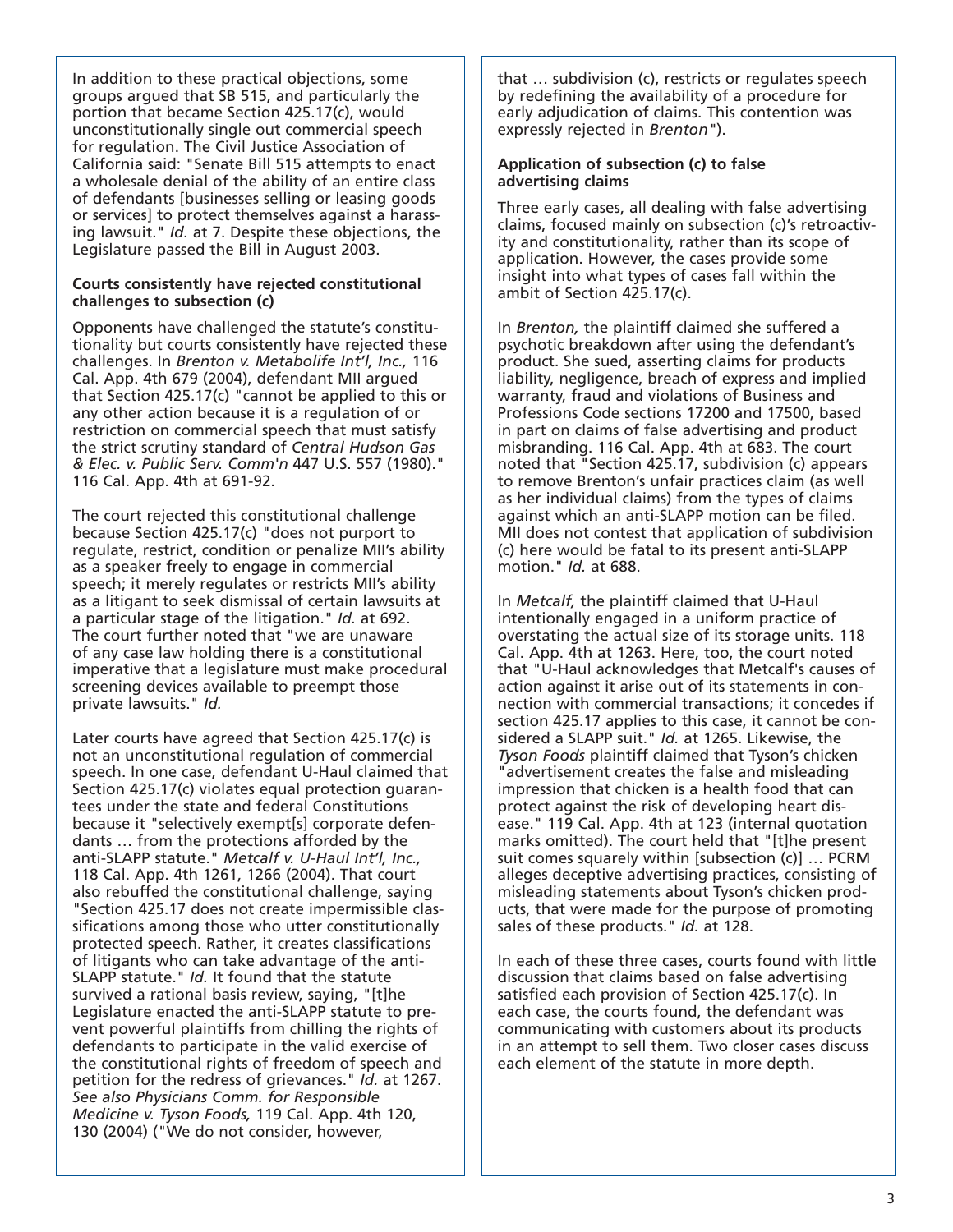#### **Courts have refused to extend § 425.17 beyond false advertising**

In *New.net, Inc. v. Lavasoft,* 356 F. Supp. 2d 1090 (C.D. Cal. 2004), a producer of spyware sued a software company based on defendant's inclusion of information about the plaintiff's product in defendant's anti-spyware database. The court found that "[j]ust because Defendant operates a business and sells software products does not mean that Defendant is primarily engaged in the business of selling goods." *Id.* at 1103. The court was concerned that, for example, if the definition of business engagement were too broad, "Consumer Reports would be 'primarily engaged in the business of selling ... goods or services,' thus making Consumer Reports ineligible for the protection of the anti-SLAPP statue." *Id.* at 1104.

In addition, the court held that Lavasoft and New.net were not competitors. Noting that there was no statutory definition of a competitor, the court held that the two companies did not meet the dictionary definition of "one selling or buying goods or services in the same market as another." *Id.* Finally, the court noted that New.net's attempt to avoid the SLAPP statute also failed because references to it did not occur until after the defendant's software was downloaded and in use. *Id.* For each of these reasons, New.net's attempt to circumvent the anti-SLAPP statute via Section 425.17(c) failed.

In *Tilson,* 364 F. Supp. 2d 1149, the defamation case discussed above, the court was similarly stringent. The court found, first, that "[t]he September 8 email is clearly not about Tilson's business, rather it is about Troy, which, as the Troy Parties admit, is not a business competitor of Tilson." *Id.* at 1155. Second, it held that "the September 8 email was not made to obtain approval for or promote Tilson's goods or services, or made in the course of delivering his goods or services." *Id.* Finally, the court noted that "the Troy Parties fail to show that the intended audience included an actual or potential buyer or purchaser, or that the allegedly defamatory statement would likely be repeated to such an individual." *Id.* From this, the court concluded that "the exception codified in Section 425.17 has no application here." *Id.*

These two cases show how plaintiffs have tried to use Section 425.17(c) to remove anti-SLAPP protections from statements made outside the false advertising context. But the two rulings, both in the Central District of California, also reflect each court's reluctance to extend the bounds of Section 425.17(c) beyond false advertising.

## **Exemption for media defendants**

Section 425.17, including subsection (c), does not apply to many types of media activity (which there-

fore remain protected by the anti-SLAPP statute). Subsection (d)(1) expressly exempts from the scope of Section 425.17 journalists, as defined by Section 1070 of the Evidence Code (California's shield law). This includes those "connected with or employed upon a newspaper, magazine, or other periodical publication, or by a press association or wire service, or any person who has been so connected or employed." Cal. Evid. Code § 1070. Similarly protected is any person connected with a radio or television station. *Id.*

Section 425.17(d)(1) also exempts "any person engaged in the dissemination of ideas or expression in any book or academic journal, while engaged in the gathering, receiving, or processing of information for communication to the public." Finally, Section 425.17(d)(2) exempts actions "based upon … any dramatic, literary, musical, political, or artistic work, including, but not limited to, a motion picture or television program, or an article published in a newspaper or magazine of general circulation."

These subsections entirely exempt many types of media activity from the limitations imposed by Section 425.17(c). Moreover, these group listings are not exclusive. One court noted that "[t]he fact that 'radio stations' are not specifically listed is of no moment because the language of the subdivision specifically states it is not inclusive …. We see no distinction in this and the gathering and dissemination of news by other media organizations which are identified in the exception." *Ingels v. Westwood One Broadcasting Services, Inc.,* 129 Cal. App. 4th 1050, 1068 (2005).

#### **Conclusion**

Section 425.17(c) represents an attempt to limit perceived abuses of the anti-SLAPP statute without burdening the type of speech that it was intended to protect. So far, courts have applied Section 425.17(c) mainly to false advertising claims, while rejecting creative attempts to expand the statute. They have also made clear that Section 425.17 as a whole does not apply to many media activities.

For those who have relied on the anti-SLAPP statute to protect their public speech, this careful attention to the limitations of Section 425.17(c) should be welcome news. This is because, to borrow Dr. Canan's words, an overly-broad application risks once again turning "the original intent of one of the country's most comprehensive and effective anti-SLAPP statutes on its head."

#### **NOTES**

 $1$  Rory Eastburg, a summer associate in the Los Angeles office of Davis Wright Tremaine, provided valuable assistance in researching and writing this article.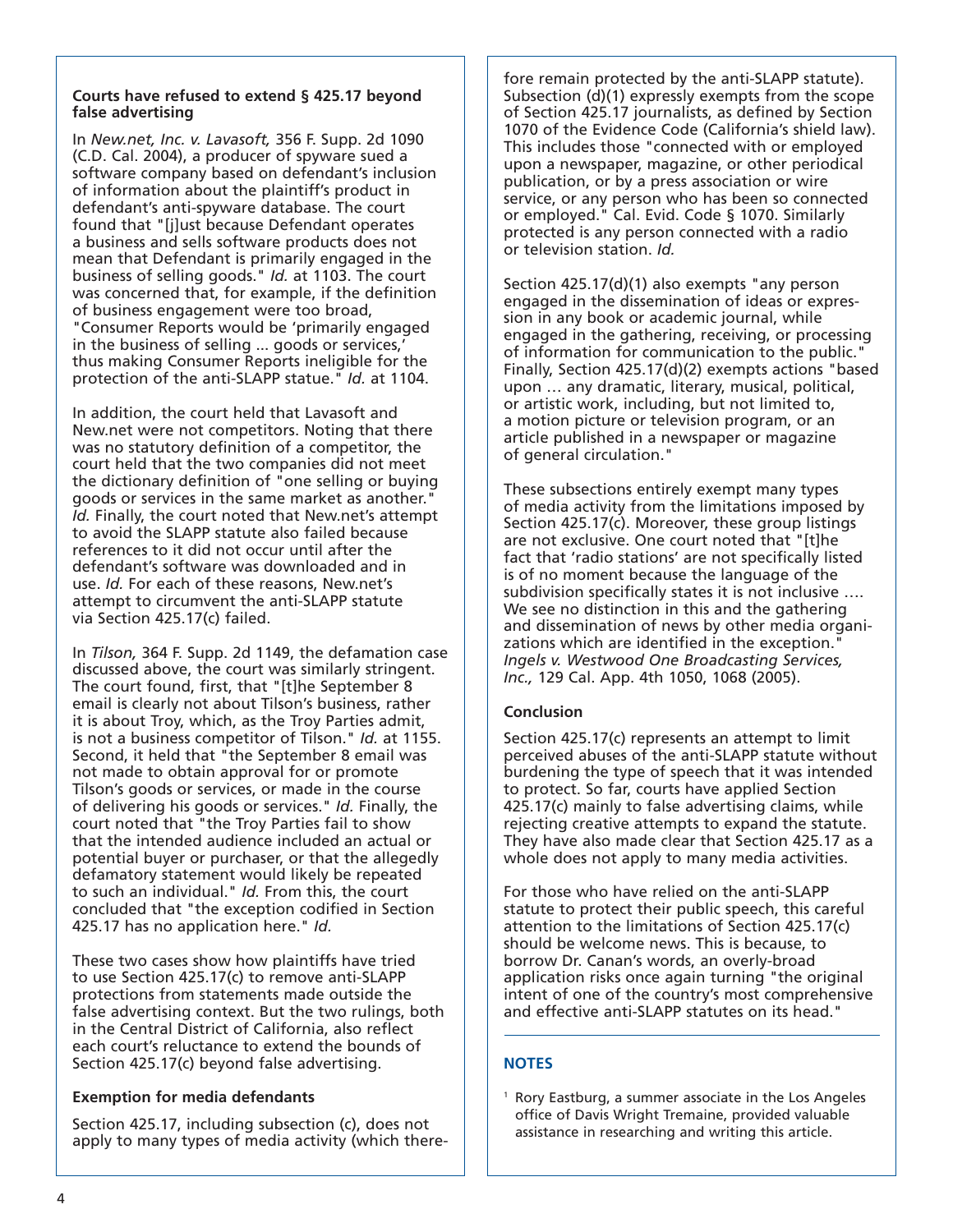## BATTLE TO MAINTAIN PUBLIC AND PRESS ACCESS TO DIVORCE COURTS

*(CONTINUED FROM PAGE ONE)*

divorce court—California Family Code § 2024.6 that would reverse more than a century of openness.

#### **The first test of the new statute**

The Los Angeles Times, California Newspaper Publishers Association, and The Associated Press have launched a legal challenge to the new California secrecy statute in the divorce case of *Burkle v. Burkle,* involving Ronald W. Burkle, a Beverly Hills supermarket magnate who is one of the world's richest men, reputedly the largest political donor to the Democratic Party, and a financial advisor to Michael Jackson.<sup>1</sup> The battle began just a few days before Christmas in 2004. That's when Mr. Burkle filed two *ex parte* applications asking two Los Angeles County Superior Court judges and the California Court of Appeal to seal hundreds of pages of his divorce court records, even though the records had been available to the public as public court records for more than a year. Over the objections of the media organizations and Mrs. Burkle, the trial courts and Court of Appeal issued temporary blanket sealing orders. Demonstrating the danger of such statutes, the Court of Appeal placed the entire *Burkle* divorce appellate record under seal, sealing more than 12 volumes of previously public court records. Those records remain sealed today.

Mr. Burkle relied on Section 2024.6, which requires a court, upon request, to automatically seal a divorce court record – *in its entirety* – if the record contains even a mere footnote that mentions a party's financial assets and the "location" of those assets. This new statute was signed into law as "urgency legislation" by Governor Arnold Schwarzenegger on June 7, 2004, ostensibly to protect divorcing couples from identity theft and kidnappings, although the legislation did not cite a single instance of identity theft or kidnapping that could be linked to public divorce court records. Perhaps not coincidentally, the statute contains the same legal arguments used by Mr. Burkle in his previous legal briefs in his divorce case, and was signed into law shortly after Mr. Burkle and his companies donated nearly \$150,000 to the governor's political committees and the state Democratic Party.

The three media organizations opposed Mr. Burkle's sealing requests, contending that Section 2024.6 is unconstitutional because it requires

courts to seal public court records without undertaking the line-by-line, document-by-document analysis required by the First Amendment. The United States Supreme Court has struck down similarly overbroad statutes as unconstitutional in *Globe Newspaper Co. v. Superior Court,* 457 U.S. 596, 609-611 (1982), and other cases.

On Feb. 28, 2005, Los Angeles Superior Court Judge Roy L. Paul found that the statute is unconstitutional because it is "not narrowly tailored." *Burkle v. Burkle,* 2005 WL 497446 at \*4-\*5 (Cal. Sup. Ct. Feb. 28, 2005). Judge Paul explained that the statute is "not unconstitutional merely because it deprives the court of discretion as to what should be sealed, but because as enacted it seals the entirety of a pleading if any of the specified materials are included in it." *Id.* As written, the statute requires a court to seal "a 100 page pleading filled with legal argument of genuine public interest … if a party's home address appears even in a footnote," which invites "gamesmanship." *Id.*

Mr. Burkle has asked the Court of Appeal to reverse Judge Paul's order, arguing that the financial data provided in divorce court pleadings should be sealed to protect the litigant's privacy, which Mr. Burkle asserts is a compelling interest. Mr. Burkle also contends that the statute can be interpreted to allow limited redactions of financial information, and does not require blanket sealing orders. However, Mr. Burkle could not point to any specific language in the statute that would allow a limited redaction.

#### **The statute is inconsistent with the Supreme Court's "experience and logic" test**

In evaluating whether the First Amendment right of public access applies to particular court records or proceedings, the Court of Appeal will follow the United States Supreme Court's two-part "experience and logic" test. *Press-Enterprise Co. v. Superior Court,* 478 U.S. 1, 8-9 (1986) *("Press-Enterprise II"); Globe Newspaper,* 457 U.S. at 9. *First,* the court must evaluate "whether the place and process have historically been open to the press and general public." *Second,* the court must determine "whether public access plays a significant positive role in the functioning of the particular process in question." *Press-Enterprise II,* 478 U.S. at 8; *see also Globe Newspaper,* 457 U.S. at 605-06. The media organizations assert that both prerequisites are easily satisfied here.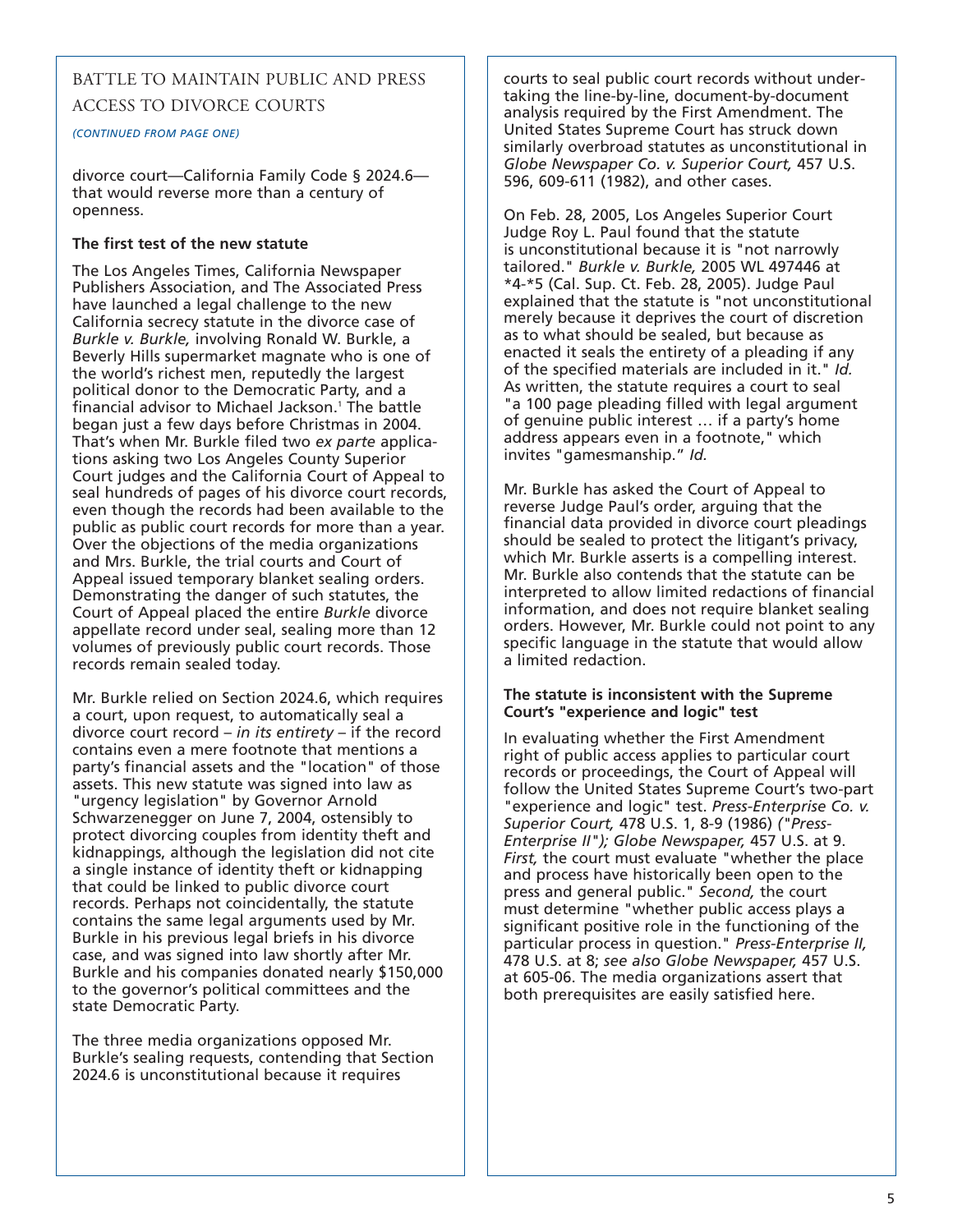#### **California's divorce records traditionally have been open to the public**

California's courts have long recognized that divorce proceedings and records are presumptively open to the public and press. More than 100 years ago, the California Supreme Court vacated a contempt order against a reporter for reporting about closed divorce proceedings, declaring that "[i]n this country it is a first principle that the people have the right to know what is done in their courts." *In re Shortridge,* 99 Cal. 526, 530-31 (1893). The Court explained that "the greatest publicity to the acts of those holding positions of public trust, and the greatest freedom in the discussion of the proceedings of public tribunals that is consistent with truth and decency are regarded as essential to public trust." *Id.* at 530-31. California's Courts of Appeal consistently have adhered to this mandate. *See, e.g., Green v. Uccelli,* 207 Cal. App. 3d 1112, 1120 (1989); *In re Marriage of Lechowick,* 65 Cal. App. 4th 1406, 1414 (1998). *See also Estate of Hearst,* 67 Cal. App. 3d 777, 783-84 (1977) (recognizing common law right of access to probate court records over objection of the prominent Hearst family, which asserted fears of terrorism, kidnapping, and other violence).

A hundred years after *Shortridge* the California Supreme Court affirmed this long tradition of access, holding that the public and press had a presumptive constitutional right of access to the palimony trial of celebrity Clint Eastwood, and that this right of access did not disappear merely because the proceedings involved wealthy, powerful public figures. *NBC Subsidiary (KNBC-TV), Inc. v. Superior Court,* 20 Cal. 4th 1187, 1208 & n.25; 1211 n.27, 1218-19 (1999). To the contrary, the public's interest is arguably stronger to ensure that equal treatment is given in celebrity cases. The Court reiterated the important public policy reasons for mandating public access to all court proceedings. 20 Cal. 4th at 1208 n.25; 1210, 1211. Particularly instructive, however, the Court noted that an earlier decision by a California Court of Appeal had not gone far enough in recognizing the First Amendment right of public access to family court proceedings and records when it vacated a blanket order closing divorce court proceedings and sealing records. The Supreme Court noted that in *In re Lechowick,* 65 Cal. App. 4th 1406, the Court of Appeal had relied solely on Family Code § 214, which allows limited closure of portions of family law proceedings, but should have "take[n] into account rules of procedure and substance set out in … cases construing the First Amendment" right of access to judicial proceedings. *NBC Subsidiary,* 20 Cal. 4th at 1195 n.11.

The media organizations contend that these authorities demonstrate that civil proceedings and records dealing with personal business disputes—including divorce proceedings—are historically open in California, clearly satisfying the "experience" test of *Press-Enterprise II* and *Globe Newspaper.* Thus, the first prong of the United States Supreme Court's two-pronged test under the First Amendment is satisfied.

#### **Public access to divorce records provides vital information about an important part of our judicial system**

The media organizations assert in *Burkle* that the second part of the Supreme Court test is satisfied because the right of access to divorce proceedings and records "plays a particularly significant role in the functioning of the judicial process and the government as a whole." *Globe Newspaper,* 457 U.S. at 606. Of course, the Supreme Court has made clear that compelling reasons exist for access to public records in general. *Press-Enterprise Co. v. Superior Court,* 464 U.S. 501, 508 (1984) *("Press-Enterprise I").*

No exception exists for the powerful or wealthy. In *NBC Subsidiary,* the California Supreme Court strongly rejected the trial court's assertion that "there is nothing of concern to the public [in the Eastwood trial] 'beyond the fact that two famous people are involved in a private dispute.'" 20 Cal. 4th at 1210. "We believe that the public has an interest, in all civil cases, in observing and assessing the performance of its judicial system, and that interest strongly supports a general right of access in ordinary civil cases." *Id.* The Court cited with approval language from *Estate of Hearst,* a probate case involving the assets of the wealthy Hearst publishing family, observing that "the public has a legitimate interest in access to … court documents …. If public court business is conducted in private, it becomes impossible to expose corruption, incompetence, inefficiency, prejudice, and favoritism." *NBC Subsidiary,* 20 Cal. 4th at 1211 n.28, quoting *Estate of Hearst,* 67 Cal. App. 3d at 777.

The media organizations contend that these principles apply equally to divorce proceedings and records, where the value of public oversight cannot be seriously disputed. Moreover, public and press access to divorce proceedings and records "permits the public to participate in and serve as a check upon the judicial process—an essential component in our structure of selfgovernment." *Id.* The need for public oversight is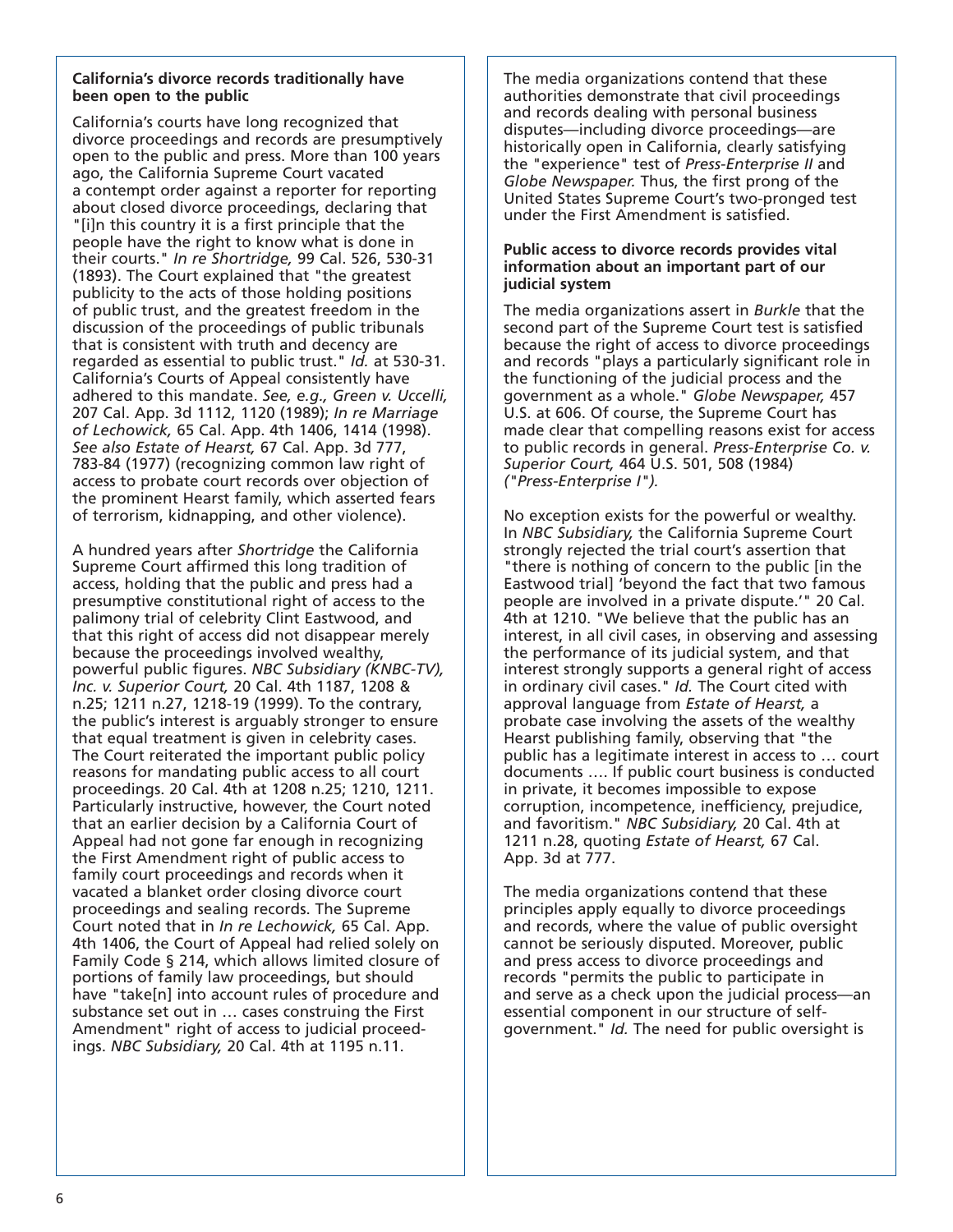especially acute in the *Burkle* case, where one of the parties is politically and financially powerful, and has been accused by his wife of hiding financial assets and misrepresenting his marital status to avoid sharing tens of millions of dollars in community property.

#### **Section 2024.6 is neither narrowly tailored nor justified by a compelling state interest**

Once the First Amendment's presumptive right of access is found to apply, a statute mandating closure or sealing can only survive constitutional challenge if it is *both* narrowly tailored and justified by a compelling state interest. In *Globe Newspaper,* the Supreme Court struck down as unconstitutional a Massachusetts statute that required trial courts to automatically exclude the public and press from any criminal trial during the testimony of underage sex crime victims, holding that the state could not justify the blanket sealing mandated. 457 U.S. at 608, 610.

The media organizations contend that the blanket sealing mandated by Section 2024.6 is similarly unconstitutional. Section 2024.6(a) provides that "[u]pon request by a party to a petition for dissolution of marriage, nullity of marriage, or legal separation, the court shall order a pleading that lists the parties' financial assets and liabilities and provides the location or identifying information about those assets and liabilities sealed." The statute defines "pleading" very broadly: "a document that sets forth or declares the parties' assets and liabilities, income and expenses, a marital settlement agreement that lists and identifies the parties' assets and liabilities, or any document filed with the court incidental to the declaration or agreement that lists and identifies financial information." *Id.* § 2024(c). The party requesting sealing can do so with an *ex parte* application. *Id.* § 2024.6(a).

As with the Massachusetts statute, Section 2024.6 prohibits courts from engaging in a document-bydocument analysis to determine whether secrecy is necessary or whether limited redactions would adequately protect the state interests. Instead, merely upon the demand of one party, the statute mandates the wholesale sealing of records that otherwise would be open to public scrutiny.

Moreover, the state's asserted interests are speculative and defy common sense. According to the legislative history of the statute cited by Mr. Burkle, the secrecy provision was rationalized by "concerns about identity theft, stalking,

kidnapping of the divorcing couple's children, theft of artworks and other property, and other finance-related crimes…." But like the Massachusetts statute, no empirical data was presented by the author of Section 2024.6 or anyone else in the Legislature to support these speculative claims of harm arising from public court documents. Instead, the bill's author recited only anecdotal examples of "stolen identities" and of "undue media publicity about divorcing couples with substantial assets," without linking either to publicly-available divorce records. And the California Legislature did not address the fact that similar financial information is available in a wide variety of other court documents in ordinary civil litigation, nor did it consider using an alternative method to protect specific financial information, such as redacting bank account numbers and home addresses.

Based on these authorities and facts, the media organizations are asking the Court of Appeal to find that Section 2024.6 is not narrowly tailored and therefore unconstitutional. The matter is pending before the Court of Appeal, but the *Burkle* records remain sealed pending that Court's resolution of this important issue.

#### **NOTES**

1 Davis Wright Tremaine attorneys Kelli Sager, Alonzo Wickers and Susan Seager represent the media organizations in this case.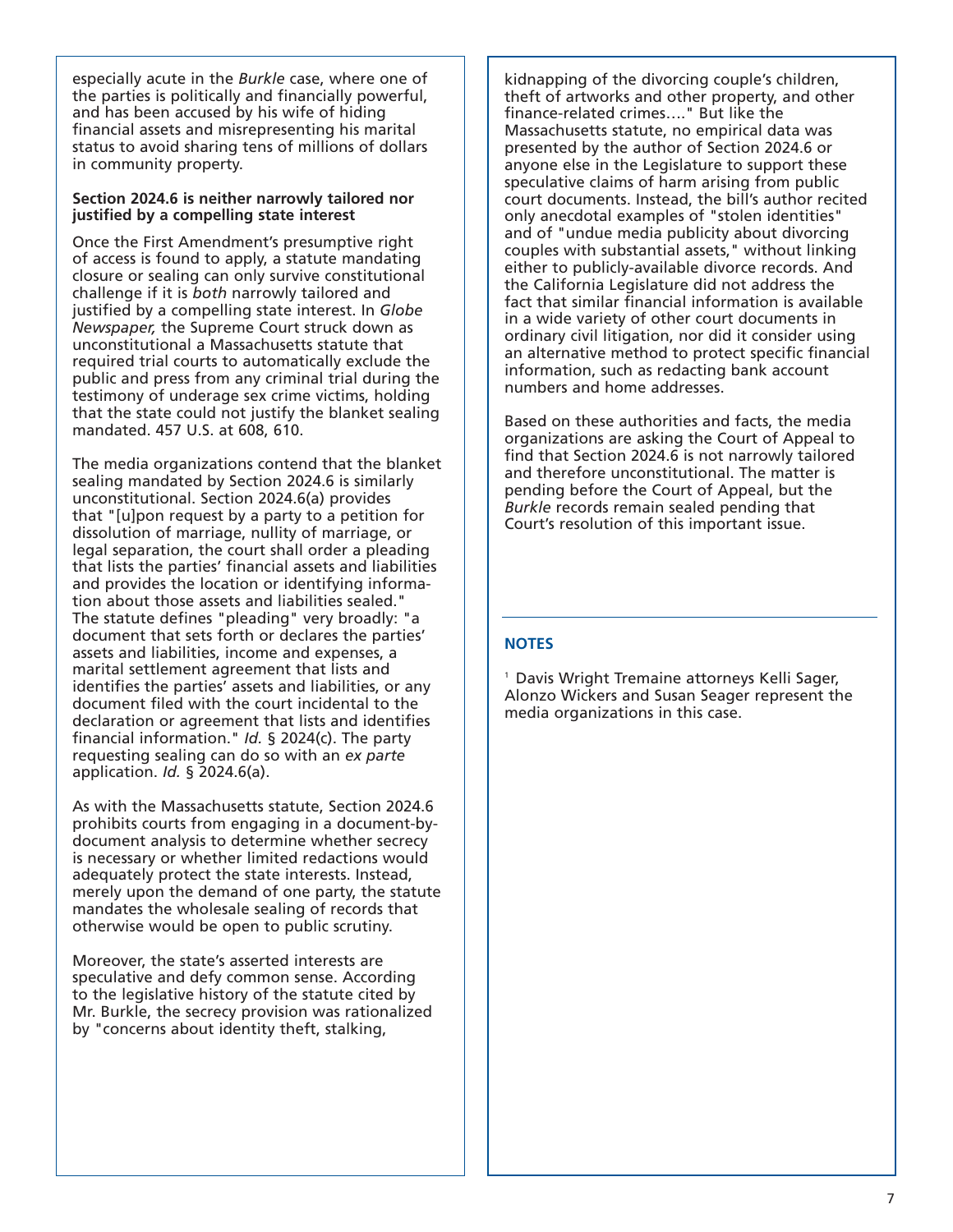# CALIFORNIA LEGISLATURE AMENDS ANTI-SLAPP STATUTE AGAIN

## **by Rochelle L. Wilcox**

On Oct. 5, 2005, California's governor signed Assembly Bill 1158 ("AB 1158"), adopting California Code of Civil Procedure § 425.18 to amend the scope of California's anti-SLAPP statute. The anti-SLAPP statute permits a litigation defendant to obtain early dismissal of lawsuits that challenge defendant's rights of petition or speech about public issues, and requires the plaintiff who files such a suit to reimburse defendant's attorneys' fees and costs in pursuing the anti-SLAPP motion. AB 1158 was designated emergency legislation, taking effect immediately. Like previous amendments to the anti-SLAPP statute, this bill was adopted in response to a string of cases presenting a new and unexpected issue: whether a lawsuit by a defendant who prevails on an anti-SLAPP motion and then sues plaintiff for malicious prosecution (a "SLAPPback" action) is itself subject to an anti-SLAPP motion. As discussed below, the Legislature has created new limits on the use of the anti-SLAPP statute, in its attempt to ensure that the statute is used only to protect the public's rights of petition and free speech in connection with public issues, furthering the underlying legislative intent.

The Legislature also took the opportunity to overrule two cases which had held that the requirement that an anti-SLAPP motion be noticed for hearing within 30 days was jurisdictional, providing further protection for those who rely on the anti-SLAPP statute.

### **A "SLAPPback" now is treated differently from other lawsuits**

In a number of cases over the past few years, a litigation defendant who prevailed on an anti-SLAPP motion followed that victory with a lawsuit for malicious prosecution against the unsuccessful plaintiff in the initial suit (a "SLAPPback" suit). The malicious prosecution defendant (the unsuccessful plaintiff in the prior suit) would respond with its own anti-SLAPP motion, claiming that the malicious prosecution action was itself an improper attempt to punish the unsuccessful plaintiff in the first suit from pursuing its right of petition.

Critics claimed that permitting an anti-SLAPP motion in the malicious prosecution action was an abuse of the anti-SLAPP statute and exposed the malicious prosecution plaintiff to an unwarranted risk merely for pursuing his or her right to recover damages incurred in the first litigation (which already had been adjudicated to be a SLAPP suit). The California Legislature agreed and adopted AB 1158 (now Code of Civil Procedure § 425.18) as

emergency legislation to protect the right of the malicious prosecution plaintiff to pursue that claim. The new statute expresses this legislative intent:

> The Legislature finds and declares that a SLAPPback is distinguishable in character and origin from the ordinary malicious prosecution action. The Legislature further finds and declares that a SLAPPback cause of action should be treated differently, as provided in this section, from an ordinary malicious prosecution action because *a SLAPPback is consistent with the Legislature's intent to protect the valid exercise of the constitutional rights of free speech and petition by its deterrent effect on SLAPP (strategic lawsuit against public participation) litigation and by its restoration of public confidence in participatory democracy.*

Cal. Code Civ. Proc. § 425.18(a) (emphasis added). The statute then defines the "SLAPPback":

> "SLAPPback" means any cause of action for malicious prosecution or abuse of process arising from the filing or maintenance of a prior cause of action that has been dismissed pursuant to a special motion to strike under Section 425.16.

### *Id.* § 425.18(b)(1).

Section 425.18 makes certain anti-SLAPP provisions inapplicable to a motion to strike a SLAPPback lawsuit. In particular, Section 425.18(c) provides that "[t]he [anti-SLAPP statute's] provisions of subdivisions (c), (f), (g), and (i) of Section 425.16, and paragraph (13) of subdivision (a) of Section 904.1, shall not apply to a special motion to strike a SLAPPback." These subdivisions contain some of the anti-SLAPP statute's most potent weapons:

- Section 425.16(c) provides for a mandatory award of attorneys' fees and costs to any defendant prevailing on an anti-SLAPP motion. A plaintiff who defeats an anti-SLAPP motion is entitled to recover its attorneys fees and costs only if the court finds that the motion "is frivolous or is solely intended to cause unnecessary delay."
- Section 425.16(f) provides that the motion must be filed within 60 days of service of the complaint or, in the court's discretion, at a later date, and it must be heard within 30 days of service of the motion "unless the docket conditions of the court require a later hearing."
- Section 425.16(g) provides for an immediate stay of all discovery in the action unless the court "on noticed motion and for good cause shown" permits "specified discovery."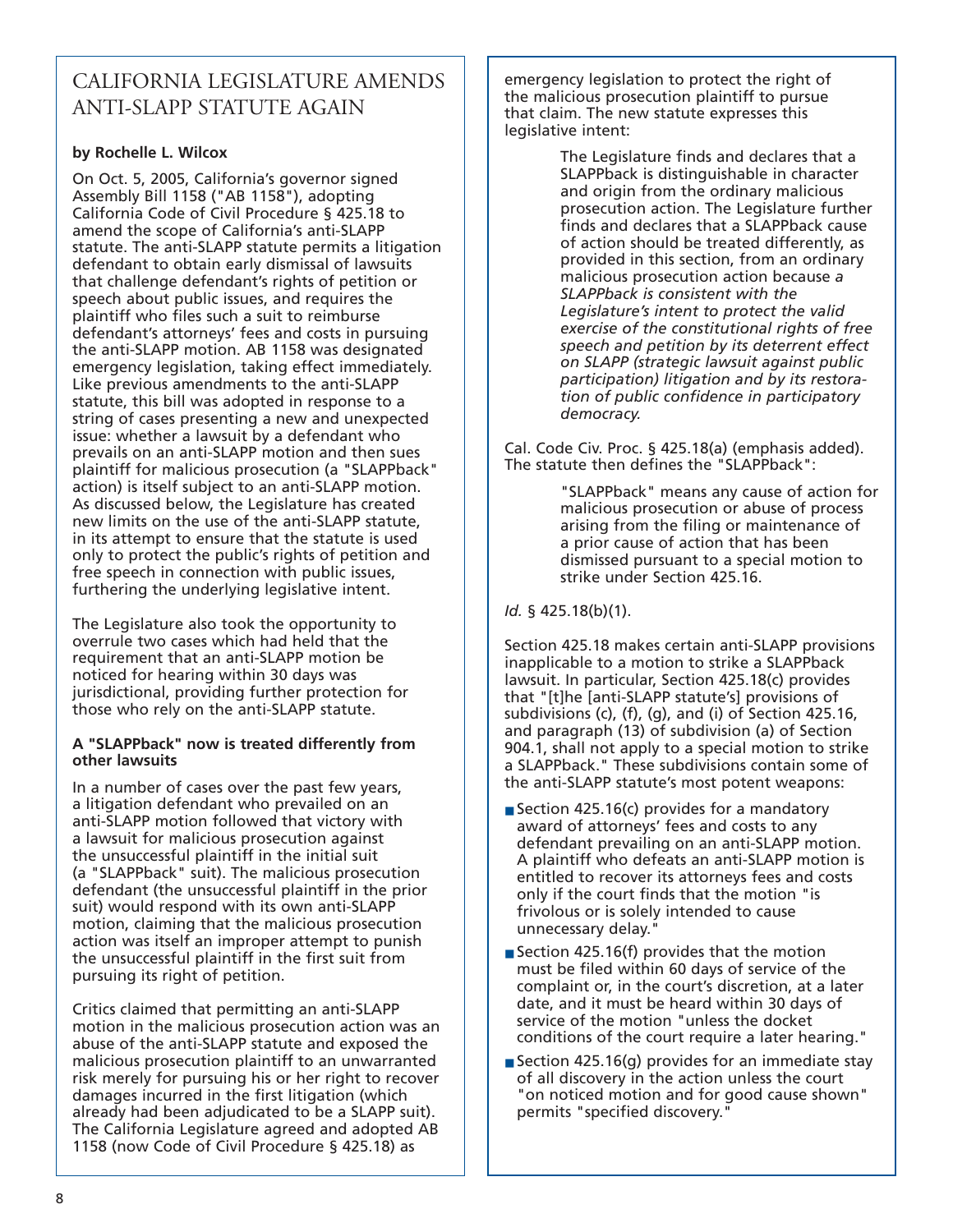Sections 425.16(i) and 904.1(13) permit the immediate appeal of an order granting or denying an anti-SLAPP motion.

In their place, the Legislature has established new procedures and rules to govern a motion filed against a SLAPPback:

- Section 425.18(f) removes the defendant's right to recover its attorneys' fees and costs following a successful anti-SLAPP motion. It mandates an award of attorneys' fees and costs to plaintiff if the motion "is frivolous or solely intended to cause unnecessary delay."
- Section 425.18(d) provides that the motion must be filed within 120 days of service of the complaint, within six months in the court's discretion or, if defendant is not at fault and if the court finds extraordinary circumstances, at any later time.
- Section 425.18(e) permits a party faced with an anti-SLAPP motion to file an ex parte application to continue the motion to conduct necessary discovery.
- Section 425.18(g) permits the losing party to file a peremptory writ—asking the Court of Appeal to exercise its discretion to review the order— within 20 days of service of written notice of entry of the order granting or denying the anti-SLAPP motion.

In addition to these procedural changes, the Legislature imposed an entirely new limit on use of the anti-SLAPP motion in a SLAPPback:

> A special motion to strike may not be filed against a SLAPPback by a party whose filing or maintenance of the prior cause of action from which the SLAPPback arises was illegal as a matter of law.

#### *Id.* § 425.18(h).

This subsection is an important restriction on the use of an anti-SLAPP motion to defeat a SLAPPback. As explained by the Legislature in the Senate Judiciary Committee's Final Analysis, this provision is premised on the fact that "baseless litigation is not immunized by the First Amendment right to petition." Bill Analysis, AB 1158 (2004-2005 Session), Senate Judiciary Committee, August 15, 2005, p. 11 (citing *Bill Johnson's Restaurants, Inc. v. National Labor Relations Board,* 461 U.S. 731 (1983).) The Legislature explained:

> Thus, where a person whose prior SLAPP lawsuit was illegal as a matter of law, as shown by being thrown out on a special motion to strike, and the SLAPP victim files a subsequent malicious prosecution action,

that bad actor cannot use the anti-SLAPP law to defend against the lawsuit or to vex and harass the SLAPP victim.

#### *Id.* at 12.

#### **Prior California Supreme Court cases had limited the rights of SLAPP defendants**

The California Supreme Court set the stage for ongoing SLAPPback litigation in *Jarrow Formulas Inc. v. LaMarche,* 31 Cal. 4th 728 (2003), where it held that an anti-SLAPP motion could be used to defend against a malicious prosecution action. In that case, the underlying lawsuit was not a SLAPP; rather, it was resolved on summary judgment. *Id.* at 732. Nonetheless, *Jarrow* made clear that an anti-SLAPP motion was available in all malicious prosecution actions, and consequently that an anti-SLAPP motion also would be available to challenge a malicious prosecution action based on a prior SLAPP. The Court explained:

> The anti-SLAPP statute is not ambiguous with respect to whether its protection of "any act" furthering protected rights encompasses suing for malicious prosecution. As we previously have observed, "[n]othing in the statute itself categorically excludes any particular type of action from its operation."

*Id.* at 735 (citation omitted). The Court also found that legislative history supported its construction of the statute as applying to all types of actions, without limitation. *Id.* at 736. Finally, the Court rejected Jarrow's claim that anti-SLAPP motions should not be available in malicious prosecution actions because the underlying case is not legal petitioning activity. *Id.* at 739. The Court explained:

> We already have, in another context, considered and rejected Jarrow's "validity" argument, noting it "'confuses the threshold question of whether the SLAPP statute [potentially] applies with the question whether [an opposing plaintiff] has established a probability of success on the merits.'"

#### *Id.* at 739-740.

A case decided by the Supreme Court a year earlier also addressed malicious prosecution actions in the anti-SLAPP context. In *Wilson v. Parker, Covert & Childester*, 28 Cal. 4th 811 (2002), the Supreme Court held that denial of an anti-SLAPP motion by a trial court could be used adversely in a subsequent malicious prosecution suit—even if the trial court's decision had been reversed on appeal—if the trial court's decision was based on a conclusion that the case had probable merit. *Id.* at 815. The Court explained that prior caselaw in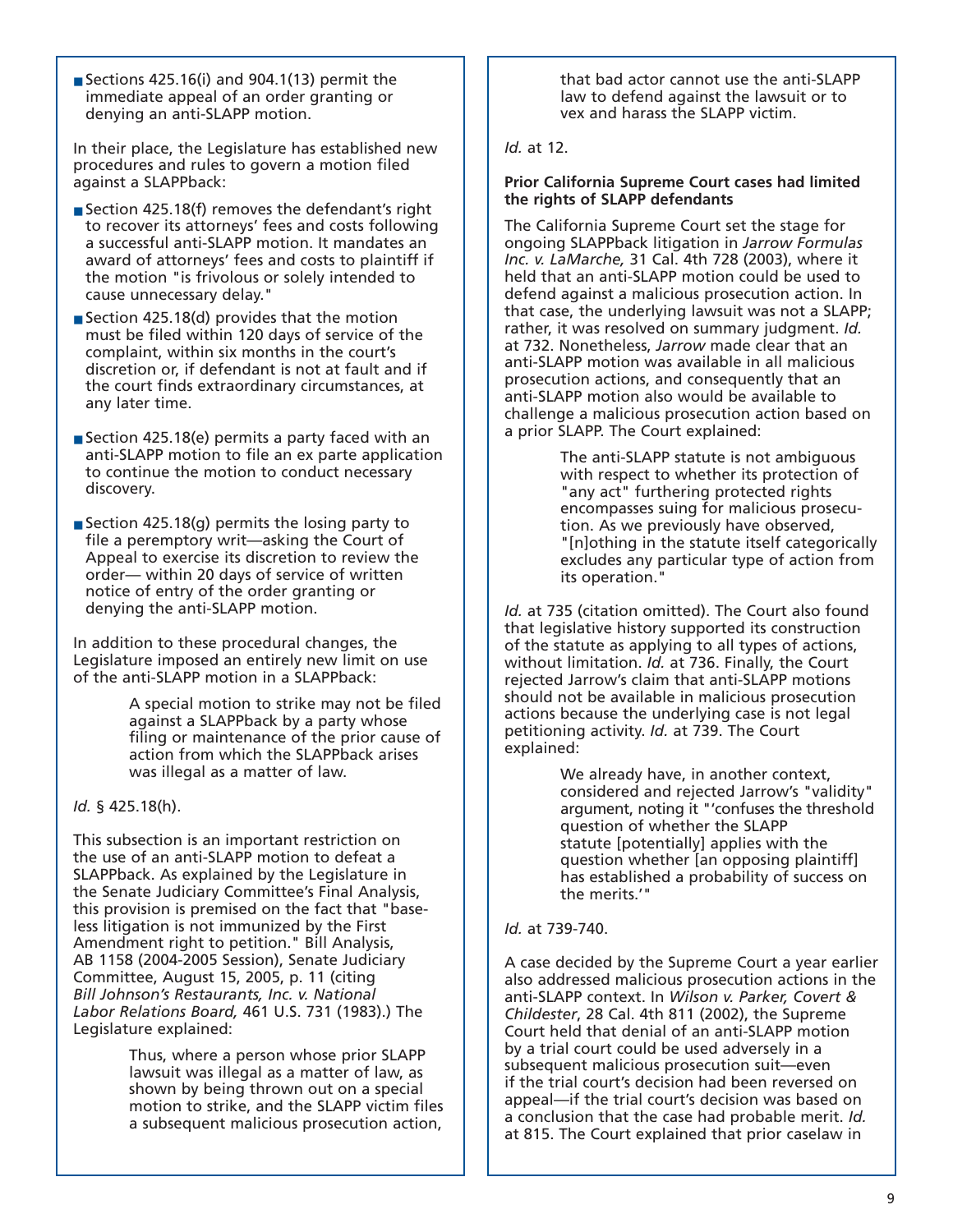other contexts, such as summary judgment motions, established this principle. *Id.* at 817-819. The Court explained the reasoning underlying this rule:

> The rights of litigants and attorneys to bring nonfrivolous civil actions, "'even if it is extremely unlikely that they will win'" ..., would be unduly burdened were they exposed to tort liability for malicious prosecution for actions that had been found potentially meritorious under section 425.16.

*Id.* at 820 (citation omitted). Because one judge found the action to be potentially meritorious, the court concluded that as a matter of law a reasonable attorney could reach that conclusion. *Id.* at 819.

The Legislature disagreed with both of these decisions, at least in part. The final report of the Senate Judiciary Committee, as amended August 15, 2005, explains:

> The sponsor, the California Anti-SLAPP Project (CASP), and proponents assert that victims of SLAPP lawsuits suffer great damages as a result of being SLAPPed, and that the costs and attorneys' fees recoverable under the anti-SLAPP law are only a small part of the overall damages suffered by a SLAPP victim. CASP points out that some victim's lives have been literally destroyed by having to defend against a SLAPP. Some have lost or had to mortgage their homes to pay the upfront defense costs, and many have suffered severe emotional distress, adverse health consequences, and strained family relationships caused by SLAPP-related stress. Writes CASP: "Frequently, much more significant are damages for emotional distress and punitive damages, arising from violations of the defendant's constitutional rights. Attorneys' fees and costs will not compensate."

> This bill will enhance the ability of SLAPP victims to recover damages for being SLAPPed in two major ways. First, it would narrowly abrogate a part of the Supreme Court decision in *Wilson v. Parker, Covert & Childester,* (2002) 28 Cal.4th 811, in which the Court narrowly construed legislative intent and declined to bar the denial of an anti-SLAPP motion from having an adverse effect in a later action. That ruling effectively bars many SLAPP victims from filing a SLAPPback action even though that prior denial of the motion by the trial court was overturned on appeal. The proposed limited abrogation would allow those SLAPP victims to file a SLAPPback claim.

(See Comment 3.) A second major provision would enact new Section 425.18 to govern SLAPPback actions to specifically ameliorate some of the potential harshness of the anti-SLAPP law if applied to a SLAPPback action. (See Comments 2, 4, and 5.)

Bill Analysis, AB 1158 (2004-2005 Session), Senate Judiciary Committee, August 15, 2005, pp. 6-7.

The Legislature did not, however, abrogate *Jarrow* in its entirety. The Senate rejected an early version of AB 1158 that would have done so, explaining that it "could result in cases of first impression where the 'little-guy' plaintiff was truly not engaging in SLAPP litigation, but is nonetheless found to be a SLAPPer." *Id.* at 15. The Legislature wanted to preserve the "little-guy" plaintiff's opportunity to use the anti-SLAPP law to defend against a SLAPPback. In addition, the Legislature echoed the Supreme Court's observation in *Jarrow* that "spurious malicious prosecution suits may, like others, chill the valid exercise of the constitutional rights of freedom of speech and petition for the redress of grievances." *Id.* (citation, internal quotes omitted). Thus, the Legislature ultimately adopted a compromise "to continue allowing the filing of an anti-SLAPP motion in a SLAPPback but eliminating some of the risks to the SLAPPback filer if the motion succeeds." *Id.* at 16.

#### **AB 1158 also overrules cases holding that the SLAPP subsection requiring a hearing to be noticed in 30 days is jurisdictional**

In addition to remedying problems that had arisen in connection with SLAPPback lawsuits, the Legislature used the opportunity to overrule two Court of Appeal decisions that had limited use of the anti-SLAPP motion.

Section 425.16(f) previously provided that an anti-SLAPP motion "shall be noticed for hearing not more than 30 days after service unless the docket conditions of the court require a later hearing." Interpreting this subdivision, two Courts of Appeal had held that this limitation was jurisdictional, and the anti-SLAPP motion could not be heard if it was noticed for hearing outside of this time limitation for any reason other the court's docket conditions. *Decker v. U.D. Registry, Inc.,* 105 Cal. App. 4th 1382, 1387-1390 (2003); *Fair Political Practices Comm'n v. American Civil Rights Coalition, Inc.,* 121 Cal. App. 4th 1171, 1174-1178 (2004). The *Decker* court asserted that this furthered the legislative goals underlying the anti-SLAPP statute:

> [I]nterpreting "shall" in subdivision (f) of section 425.16 as mandatory advances the legislative purpose of requiring a prompt hearing on the motion so as not to prolong the discovery stay. Interpreting "shall" in subdivision (f) as mandatory also